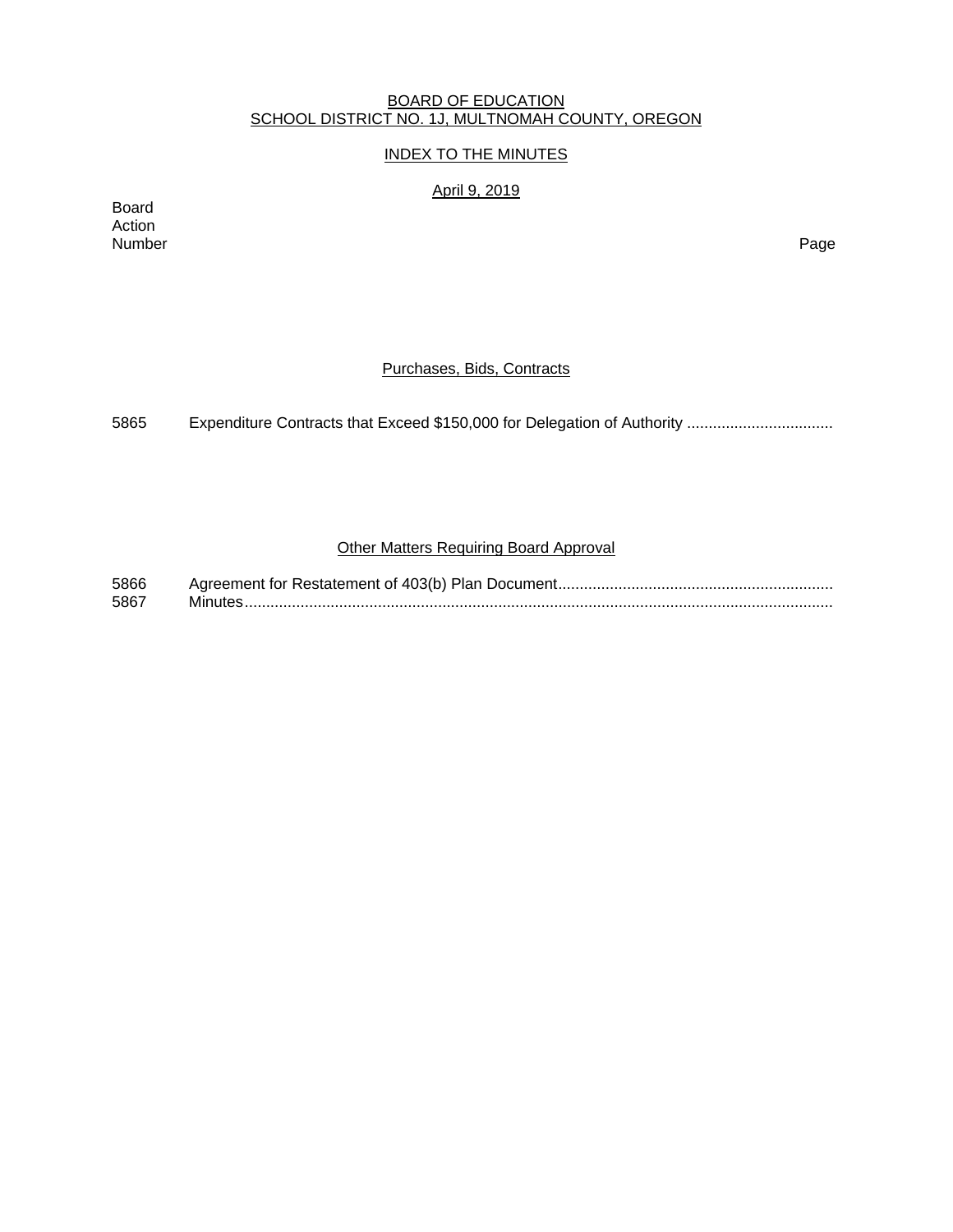### Purchases, Bids, Contracts

#### Resolution Number 5865

Director Bailey moved and Director Anthony seconded the motion to adopt the above referenced number. The motion was put to a voice vote and passed unanimously (5-yes, 0-no), with Directors Kohnstamm and Esparza Brown absent, and Student Representative Paesler voting yes, unofficial.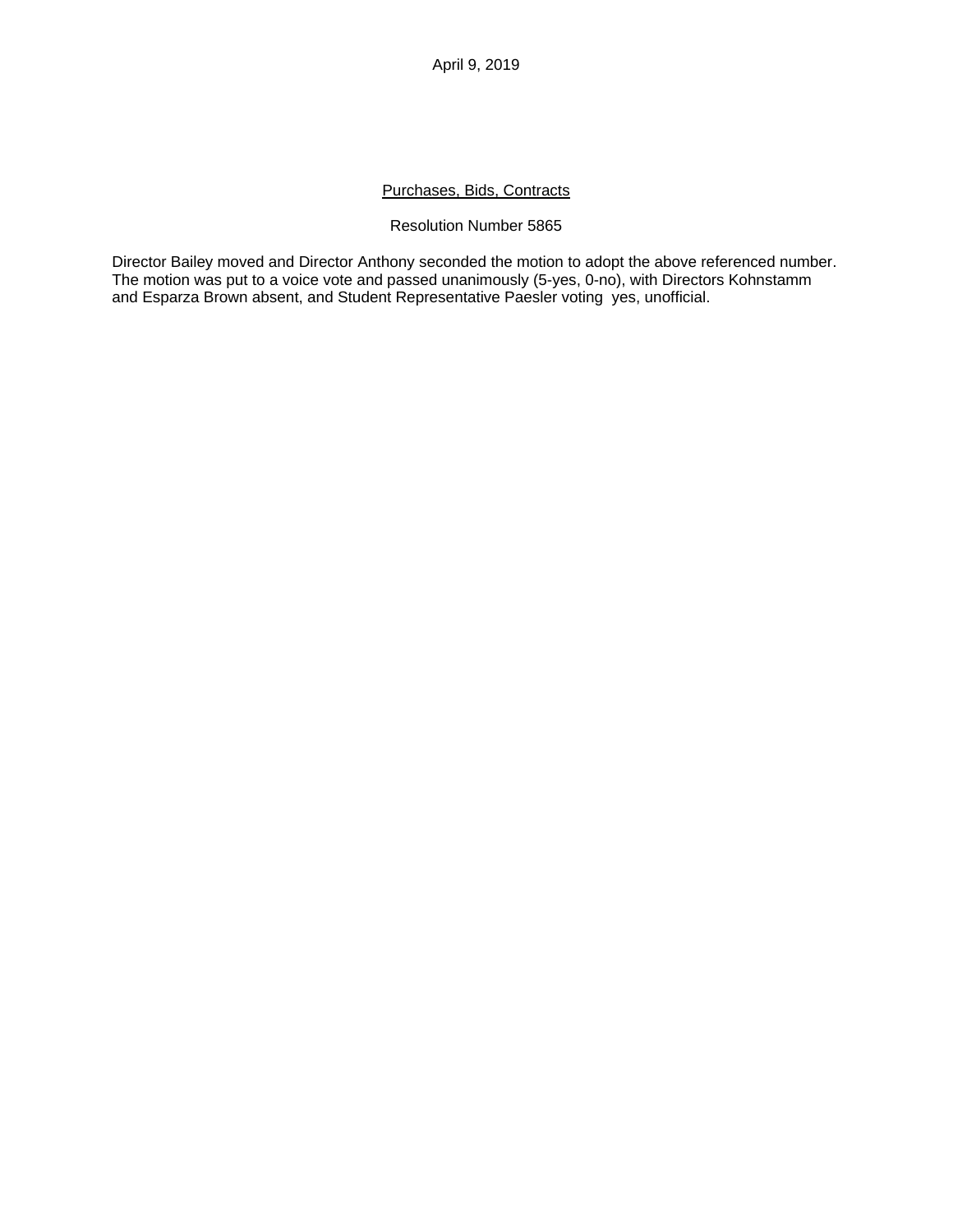### **RESOLUTION No. 5865**

### Expenditure Contracts that Exceed \$150,000 for Delegation of Authority

### **RECITAL**

Portland Public Schools ("District") Public Contracting Rules PPS-45-0200 ("Authority to Approve District Contracts; Delegation of Authority to Superintendent") requires the Board of Education ("Board") enter into contracts and approve payment for products, materials, supplies, capital outlay, equipment, and services whenever the total amount exceeds \$150,000 per contract, excepting settlement or real property agreements. Contracts meeting this criterion are listed below.

#### **RESOLUTION**

The Superintendent recommends that the Board approve these contracts. The Board accepts this recommendation and by this resolution authorizes the Deputy Clerk to enter into the following agreements.

| Contractor             | Contract<br>Term | <b>Contract Type</b>    | <b>Description of Services</b>                                                                                   | Contract<br>Amount | Responsible<br>Administrator,<br><b>Funding Source</b> |
|------------------------|------------------|-------------------------|------------------------------------------------------------------------------------------------------------------|--------------------|--------------------------------------------------------|
| 2KG Contractors        | <b>TBD</b>       | Construction<br>*CXXXXX | Hayhurst SRGP Seismic<br>Upgrades                                                                                | \$3,184,000        | C. Hertz                                               |
|                        |                  |                         | ITB-C 2019-2557                                                                                                  |                    | <b>Fund 455</b><br>Project DS006                       |
| <b>2KG Contractors</b> | <b>TBD</b>       | Construction            | <b>Rigler Health and Safety</b>                                                                                  | \$7,217,000        | C. Hertz                                               |
|                        |                  | *CXXXXX                 | Upgrades, including new roof<br>with fall protection, new<br>elevator, and other ADA<br>upgrades.                |                    | <b>Fund 455</b><br>Project DS006                       |
|                        |                  |                         | ITB-C 2019-2559                                                                                                  |                    |                                                        |
| Point Monitor          | <b>TBD</b>       | Construction<br>*CXXXXX | East Side Fire Alarm Upgrades.<br>Full system fire alarm upgrades<br>at Da Vinci, Lee, and Green<br>Thumb sites. | \$645,200          | C. Hertz<br><b>Fund 455</b><br>Project DS003           |
|                        |                  |                         | ITB-C 2019-2554                                                                                                  |                    |                                                        |
| <b>Point Monitor</b>   | <b>TBD</b>       | Construction            | West Side Fire Alarm                                                                                             | \$595,310          | C. Hertz                                               |
|                        |                  | *CXXXXX                 | Upgrades. Full system fire<br>alarm upgrades at West<br>Sylvan, Ainsworth Annex, and<br>Maplewood.               |                    | <b>Fund 455</b><br>Project DS003                       |
|                        |                  |                         | ITB-C 2019-2553                                                                                                  |                    |                                                        |

#### **NEW CONTRACTS**

\* Contracts are in negotiation and not finalized at this time. Staff seeks advanced authorization for these contracts pursuant to the Purchasing & Contracting Delegation of Authority Administrative Directive, 8.50.105-AD, Section X(4): "The District may seek an 'advanced authorization' from the PPS Board of Education for any contract upon the approval of the Director of Purchasing & Contracting. The cost of the contract shall be a 'Not to Exceed' amount. Once the Board has approved it, no further authorization for the contract is required, providing the contract value remains at or below the 'Not to Exceed' amount."

#### **NEW INTERGOVERNMENTAL AGREEMENTS ("IGAs")**

| Contractor                            | Contract<br>Term             | <b>Contract Type</b>                        | <b>Description of Services</b>                                                                                                                                         | Contract<br>Amount | Responsible<br>Administrator,<br><b>Funding Source</b>    |
|---------------------------------------|------------------------------|---------------------------------------------|------------------------------------------------------------------------------------------------------------------------------------------------------------------------|--------------------|-----------------------------------------------------------|
| Oregon City School<br><b>District</b> | 7/1/18<br>through<br>6/30/19 | Intergovernmental<br>Agreement<br>IGA 67714 | Columbia Regional Program<br>and Oregon City School District<br>will partner to deliver regional<br>services to eligible individuals<br>with Autism Spectrum Disorder. | \$159.444          | Y. Curtis<br><b>Fund 205</b><br>Dept. 5433<br>Grant G1700 |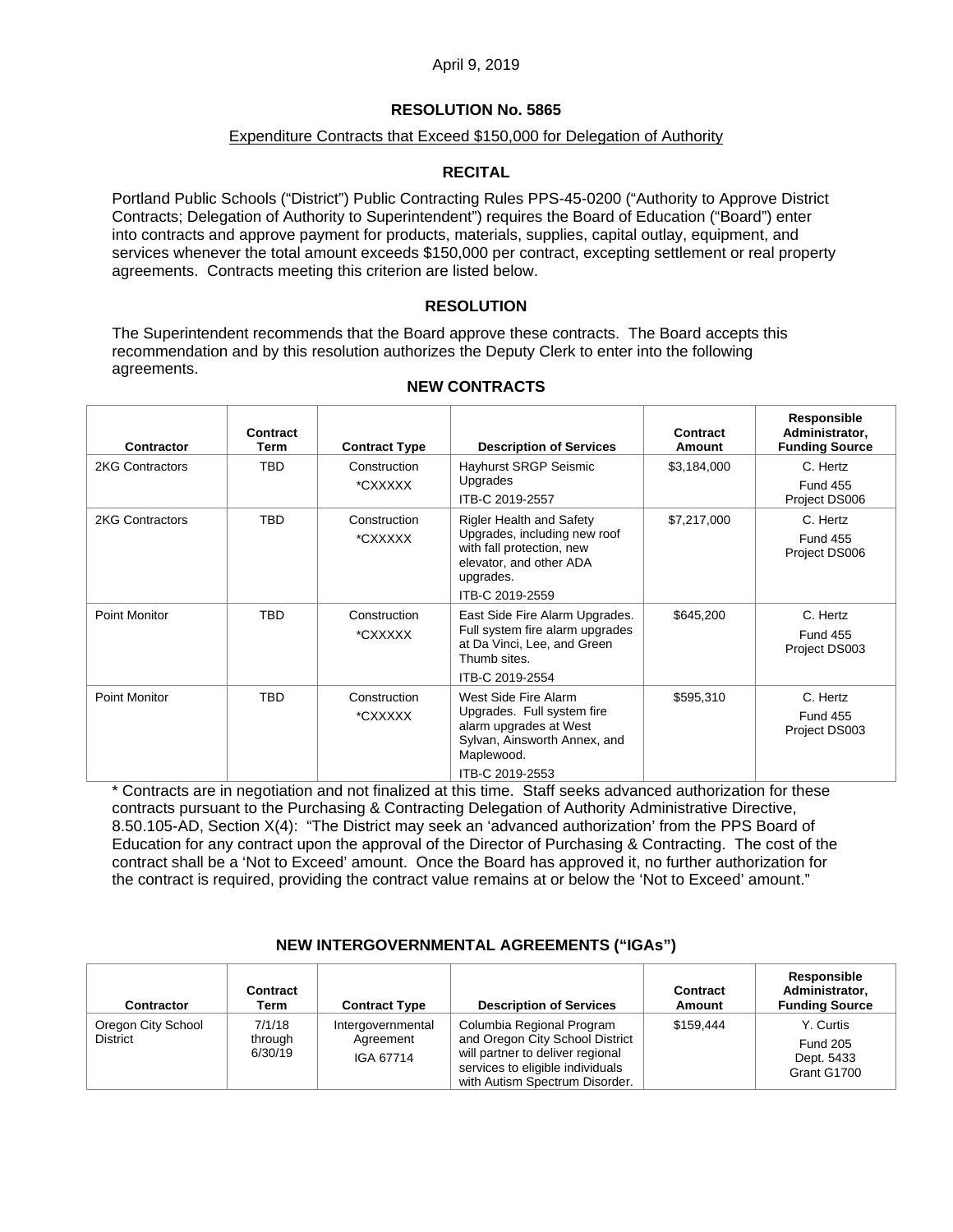# **AMENDMENTS TO EXISTING CONTRACTS**

No new amendments

**Other Matters Requiring Board Approval** 

Resolution Numbers 5866 and 5867

Director Bailey moved and Director Anthony seconded the motion to adopt the above referenced numbers. The motion was put to a voice vote and passed unanimously (5-yes, 0-no), with Directors Kohnstamm and Esparza Brown absent, and Student Representative Paesler voting yes, unofficial.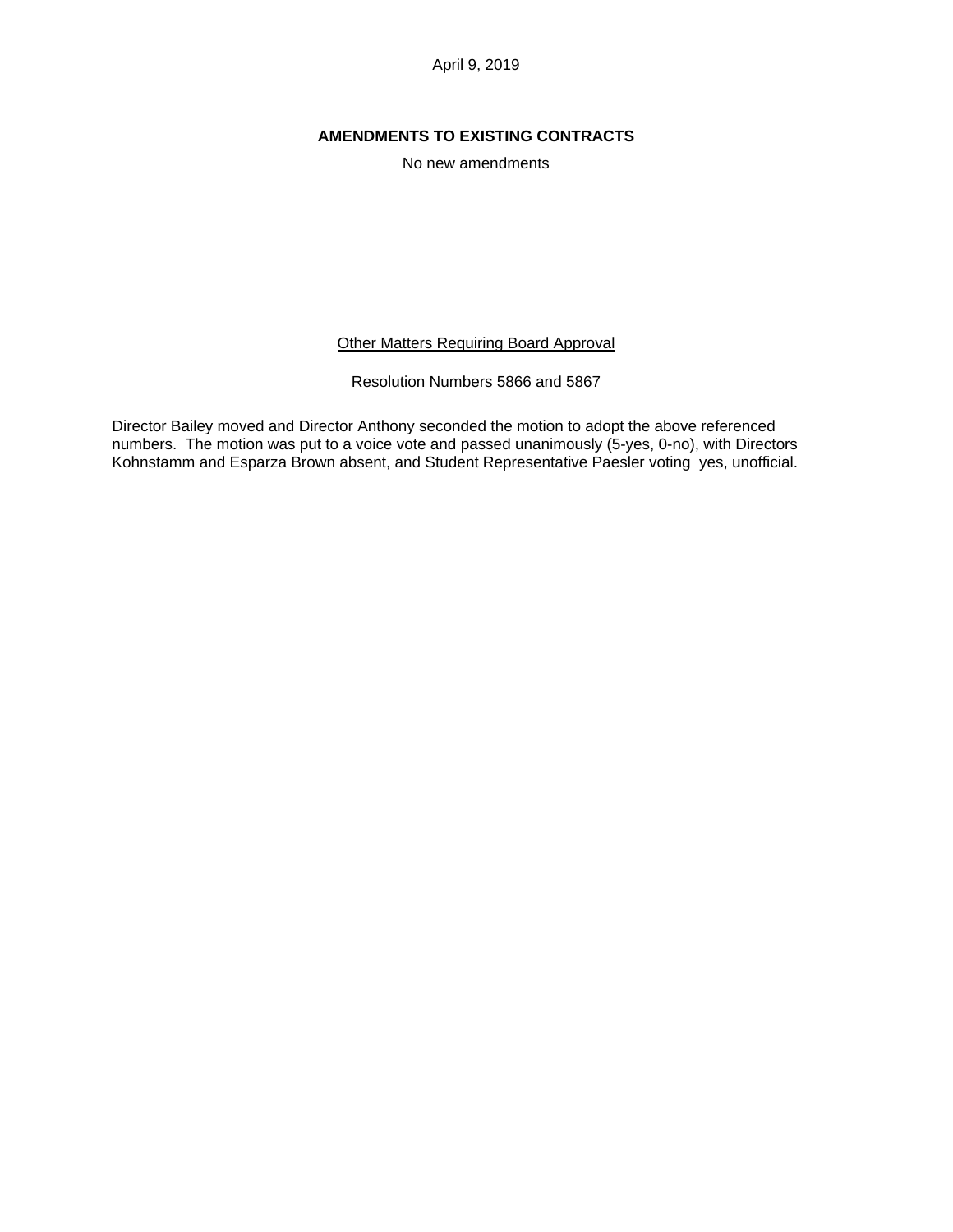### **RESOLUTION No. 5866**

#### Agreement for Restatement of 403(b) Plan Document

### **RECITALS**

- A. The Treasury Department of the United States published Final 403(b) Regulations in the Federal Registry on July 23, 2007, which required a written 403(b) Plan Document which Multnomah County School District 1J- Portland Public Schools (the "Employer"), adopted on November 25, 2008.
- B. The IRS created a 403(b) Pre-Approved 403(b) Plan program designed to provide employers assurance their plan documents meet IRC Section 403(b) requirements and provided updated sample language for the drafting of the plan documents. To participate in the pre-approved plan program, employers must restate their plan documents to a pre-approved plan no later than 3/31/2020.
- C. The Pre-Approved 403(b) Plan Document remedies issues in the initial Model Plan Language and conforms the 403(b) Plan with applicable law and regulations, including:
	- Allowing loan amounts that do not exceed the lesser of: (1) \$10,000 or (2) 100% of the account balance.
	- Clarifying rules for distribution of Employer Contributions.
	- Active Reservist distribution rules.
	- PPA, WRERA, and the Heart Act.
	- 403(b) pre-approved plan program requirements (i.e., new 415(c) participant annual notification requirements).
- D. The Pre-Approved 403(b) Plan Document maintains the optional features currently offered under the Employer's 403(b) Plan, and therefore does not impact the operation of the Plan.

#### **RESOLUTION**

- 1. Multnomah County School District 1J- Portland Public Schools, acting under the authority of its Board of Directors, hereby adopts the **Pre-Approved 403(b) Plan Document** found on the Employer's dedicated section of the Carruth Compliance Consulting website at www.ncompliance.com, which describes the policies, administrative responsibilities, and applicable limitations that apply to the Employer's 403(b) Plan.
- 2. The Plan Administrator may amend any or all portions of said Pre-Approved Plan Document from time to time as required by changes in applicable law, IRS guidance, and/or Employer policy. Substantive changes in Plan policies and optional features should be reported to the Board, but Board approval is not required.

| , do hereby certify that the above and |
|----------------------------------------|
|----------------------------------------|

foregoing was unanimously adopted by the Board at its meeting held on the \_\_\_\_\_\_ day of

Signature Title

\_\_\_\_\_\_\_\_\_\_\_\_\_\_\_\_\_\_\_\_\_\_\_\_\_\_\_\_\_\_\_\_\_\_\_\_\_\_\_\_\_\_\_\_\_\_\_\_ \_\_\_\_\_\_\_\_\_\_\_\_\_\_\_\_\_\_\_\_\_\_\_\_\_\_\_\_\_\_\_

WITNESSED by:

Signature Name

\_\_\_\_\_\_\_\_\_\_\_\_\_\_\_\_, \_\_\_\_\_\_\_\_\_\_.